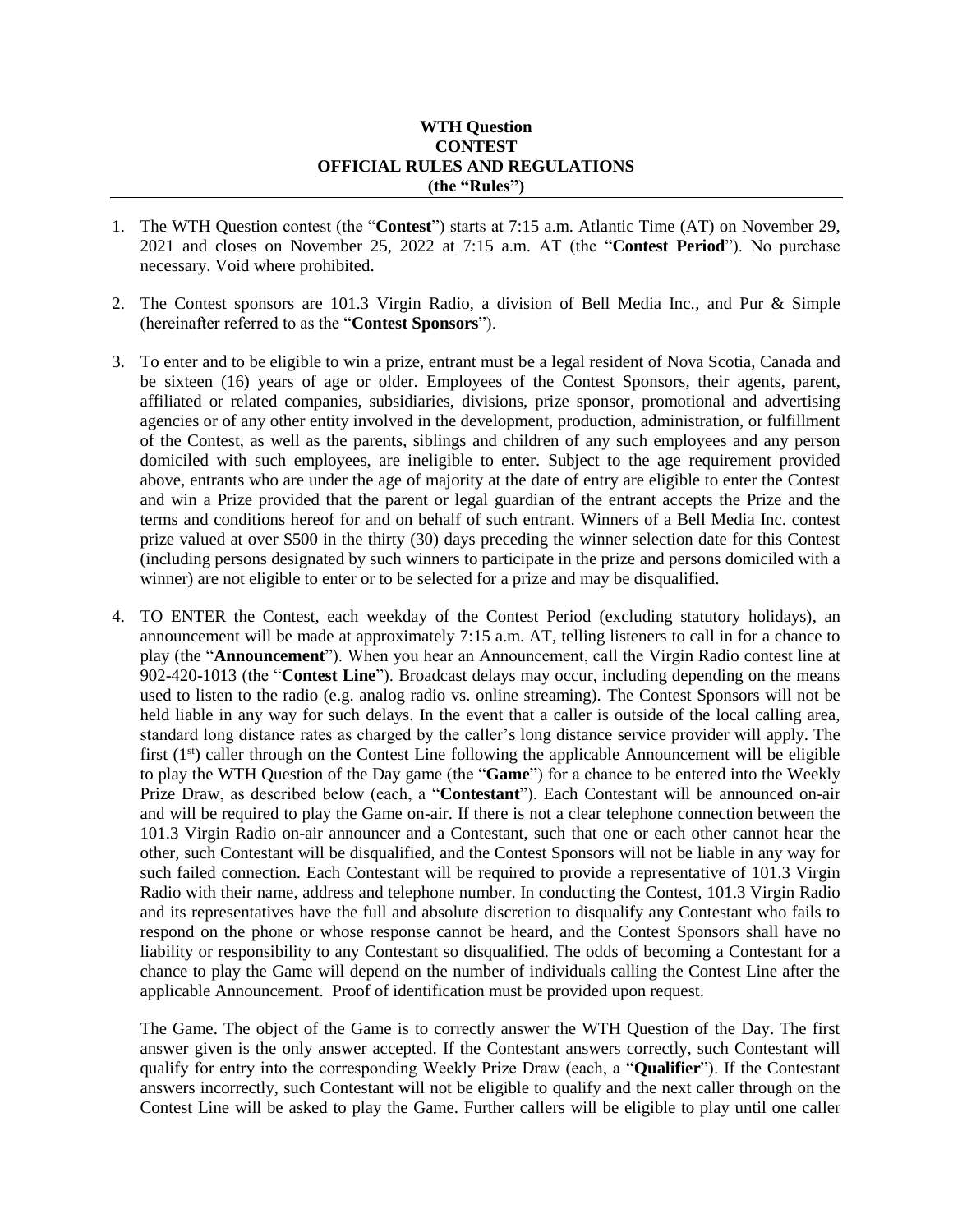provides the correct answer. The odds for any Contestant of becoming a Qualifier to be entered into the applicable Weekly Prize Draw will depend on that Contestant's ability at playing the Game. A Contestant can be a Contestant more than once, but can only become a Qualifier once per Contest week. For clarity, a "Contest week" for purposes of this Contest starts on Monday at 7:15 a.m. AT and ends on Friday at 7:15 a.m. AT.

- 5. PRIZES. There are fifty two (52) prizes available to be won (collectively the "**Prizes**", each a "**Prize**"), each consisting of one (1) gift card in the amount of one hundred dollars (\$100.00) CAD to Pur & Simple. The number of Prizes available to be won will decrease throughout the Contest as they are awarded. Gift cards are subject to the terms and conditions of the issuing company.
- 6. Prizes must be accepted as awarded. Prizes may not be sold, transferred and are not convertible to cash. Contest Sponsors reserve the right to substitute a Prize in whole or in part in the event that all or any component of the Prize is unavailable. Prize winner acknowledges that upon awarding of the Prize, all obligations typically borne by the provider of services or goods become that provider's responsibility. The gift cards are subject to the terms and conditions of the issuer. Limit of one (1) Prize per household, per month.
- 7. WEEKLY PRIZE DRAWS. Every Friday during the Contest Period, at approximately 8:00 a.m. AT, a random draw (each, a "**Weekly Prize Draw**") will take place at Bell Media Inc., Halifax, Nova Scotia from among all eligible Qualifiers selected up to the point of the applicable Weekly Prize Draw. The first Qualifier drawn in the course of each Weekly Prize Draw will be eligible to win a Weekly Prize. The odds for any Qualifier of winning a Weekly Prize shall be no worse than 1 in 5. Entries received will be discarded after each Weekly Prize Draw and will not be carried over to the next Weekly Prize Draw.
- 8. In order to be declared a Prize winner, each potential winner must first correctly answer, unaided, a time-limited mathematical skill-testing question administered by a representative of 101.3 Virgin Radio via telephone. Before being awarded a Prize, each potential winner will be required to sign and return within the time stipulated by the Contest Sponsors, a full release and indemnity form stating that such potential winner has read and understood these Rules, grants all consents required, authorizes the Contest Sponsors to broadcast, publish and disseminate their name, city of residence, photograph, likeness, sobriquet and voice, in connection with any promotion or publicity, and/or for general news, entertainment and information purposes at no additional compensation to the potential winner, beyond the awarding of or participation in the Prize, accepts the Prize as offered and releases the Contest Sponsors from any and all liability of any kind arising out of the potential winner's participation in this Contest and receipt and use of the Prize. In the event that a potential winner does not comply with all the provisions as contemplated in these Rules, the Contest Sponsors shall have the right to disqualify such potential winner, who will forfeit the Prize, and the Contest Sponsors shall be fully and completely released and discharged from any liability or responsibility in this regard. The provisions and procedures referred to above relating to selection and notification of a potential winner, shall be applied, with the necessary amendments, until all qualified winners have been duly selected, but in any event, no later than four (4) business days after the applicable Weekly Prize Draw. The number of actual Prizes awarded may be less than the number of available Prizes should efforts to confirm all winners be unsuccessful, in accordance with these Rules
- 9. By entering this Contest the entrants and participants automatically agree to accept and abide by these Rules. All decisions of the Contest Sponsors with respect to any aspect of this Contest, including without limitation the eligibility of entries, are final and binding on all entrants in all matters as they relate to this Contest.